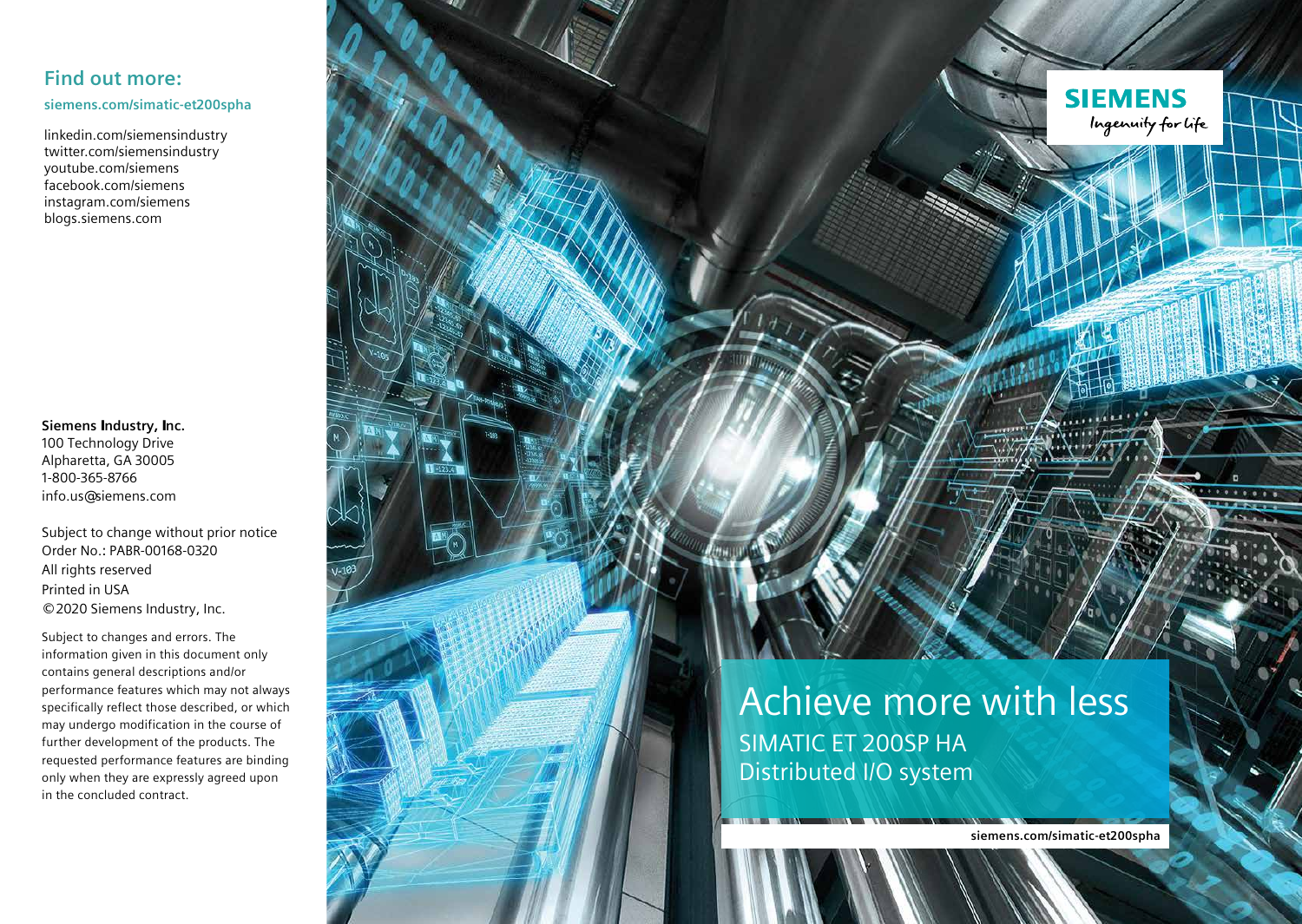### SIMATIC ET 200SP HA: simply thought ahead

Anyone modernizing their process plant today wants to benefit from modern technology, expects an increase in performance and wishes to have opportunities to enter the number one topic of the future: digitalization. Opt for a flexible and scalable distributed I/O system for modern signal transfer from the field to the control level: SIMATIC ET 200SP HA convinces with its compact design, high availability and future reliability. The I/O system enables completely new control cabinet concepts and opens up potential savings in many respects. Convince yourself and lay the hardware foundation for the digital future of your plant!

**3**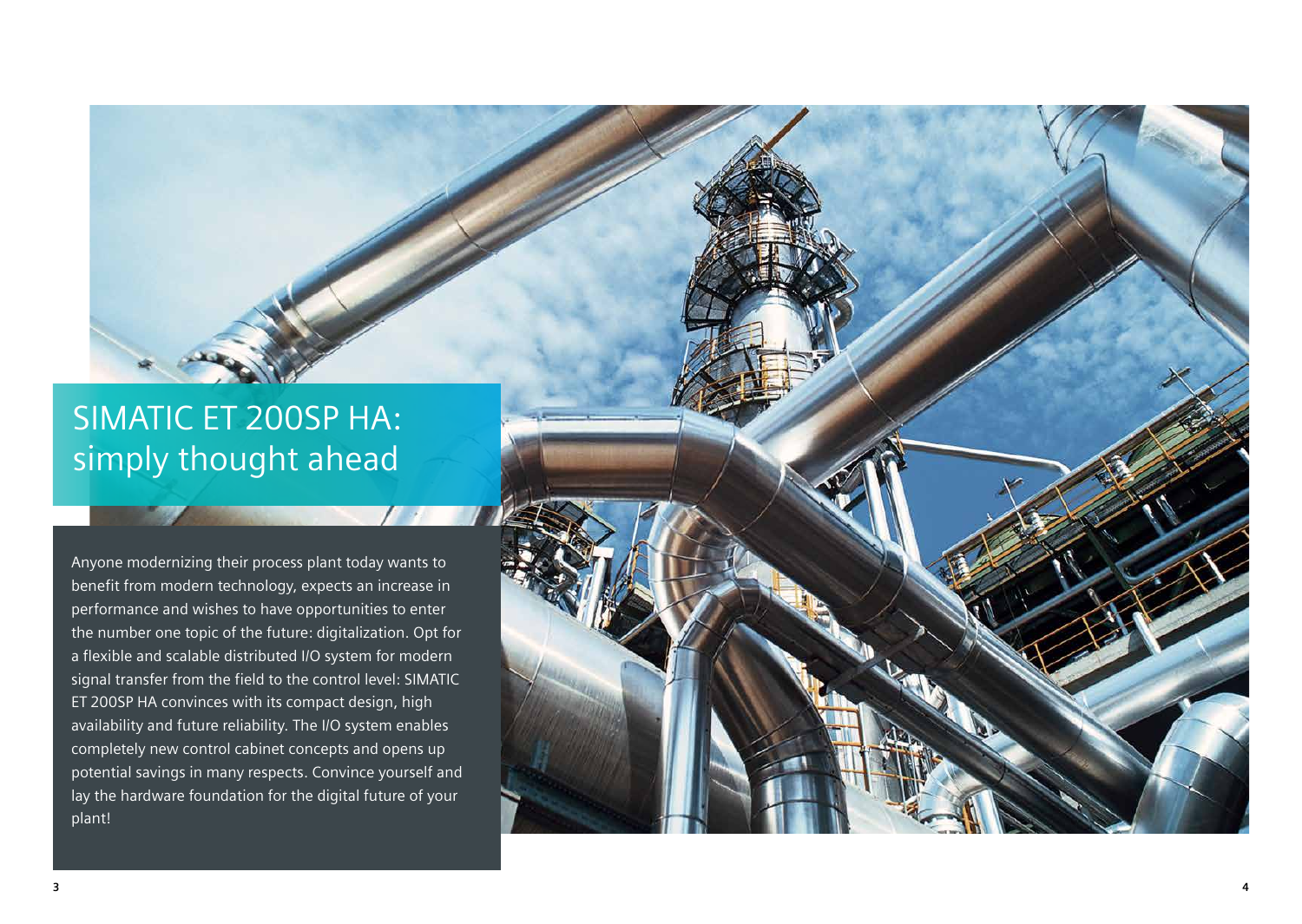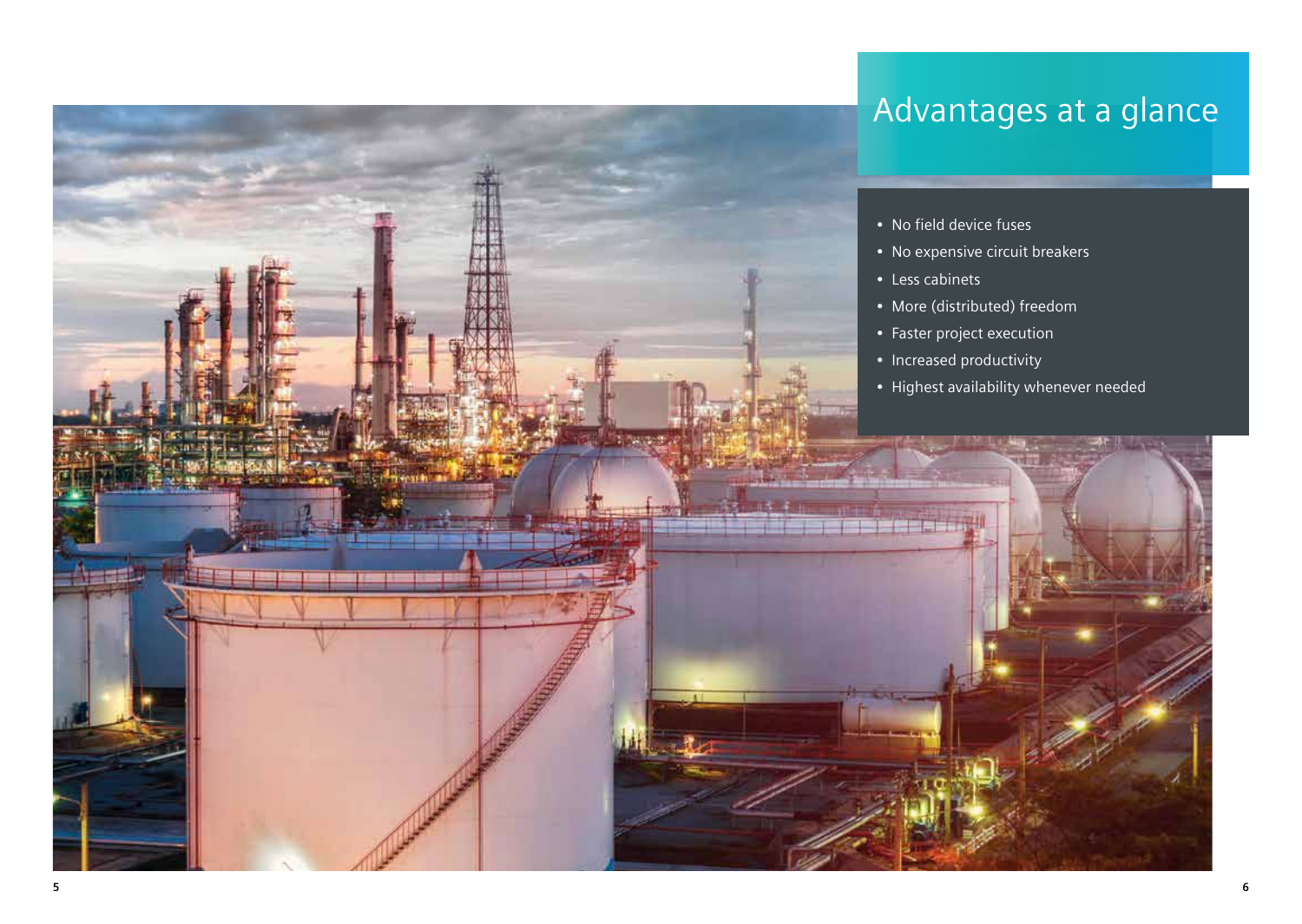## No field device fuses No circuit breakers



#### **Send your field device fuses into retirement**

The integrated transmitter supply of the SIMATIC ET 200SP HA is equipped with monitored short circuit protection. This eliminates the need for individual fuses for field cabling. This not only saves money and space, but also minimizes maintenance and repair times thanks to channel specific diagnostic information.

### **Circuit breakers remain outside**

Save costly circuit breakers: With the use of SIMATIC ET 200SP HA, cost effective fuses take over the fusing of the I/O modules with immediate effect. The activation takes place with the aid of integrated pushbuttons on the modules and yet again a few automatic circuit breakers less in the control cabinet!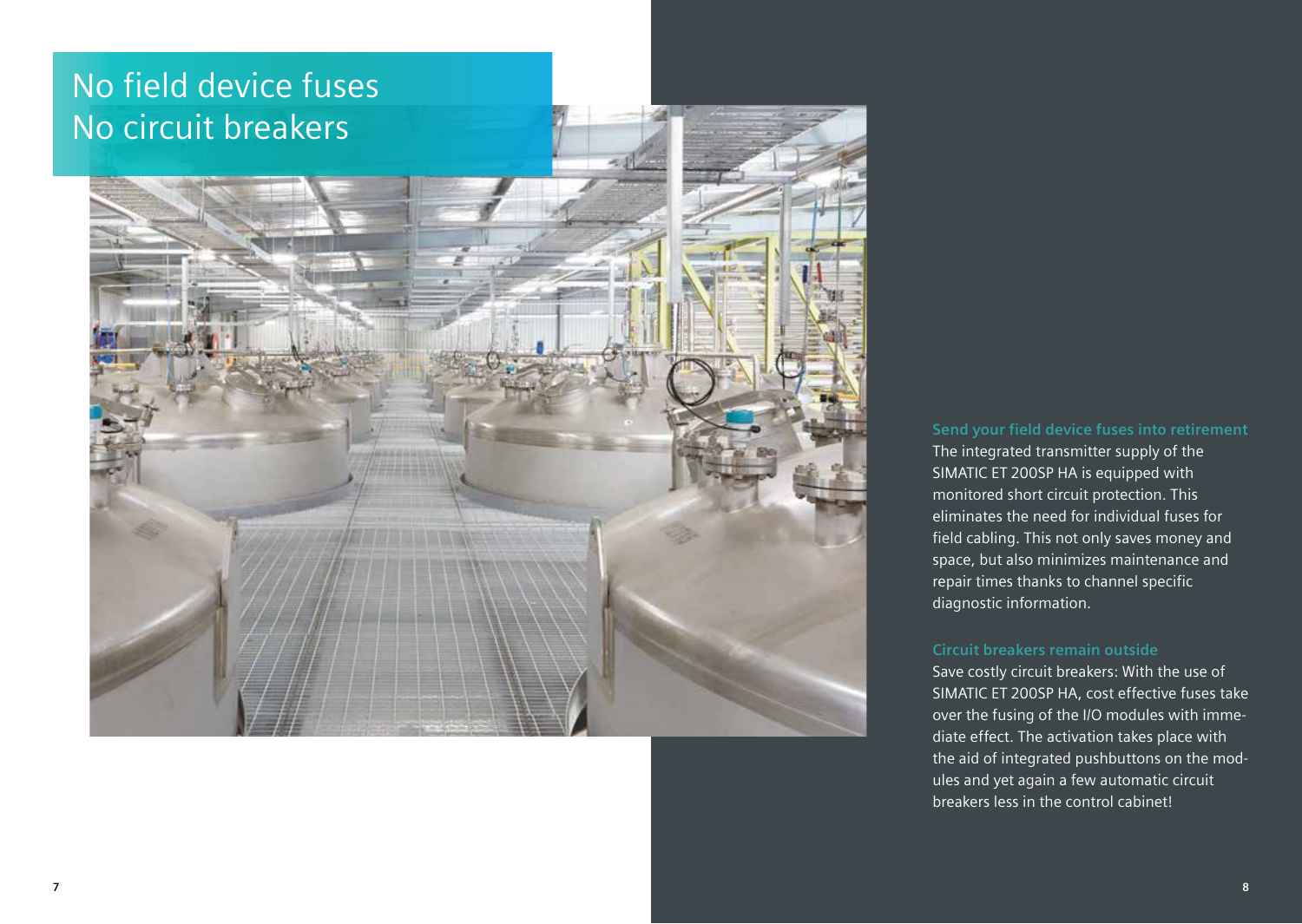### Less cabinets



SIMATIC ET 200SP HA Cabinet

#### **Less space, more performance**

The design of the SIMATIC ET 200SP HA I/O system impresses by its compactness and high channel density: Up to 32 channels can be connected via a 22.5 mm wide module. Per rail, 56 I/O modules can be plugged in, believe it or not. This high channel density in combination with:

- unlimited vertical installation possibilities,
- direct marshalling without intermediate wiring,
- integrated short circuit protection, i.e. no need for individual field fuses
- as well as compact fuse protection via fuses instead of circuit breakers

results in maximum economy in the control cabinet.

### **What proves this economic efficiency?**

Massive saving of cabinets and in improved space utilization in control rooms!

### More (distributed) freedom Faster project execution



SIMATIC ET 200SP HA: Highly available distributed I/O system

#### **Project management? Standardized, simplified and shortened!**

Same terminal block for all 24 V signal types. The separate design of I/O modules and terminal blocks enables the SIMATIC ET 200SP HA to be hardwired without I/O modules. This pre-wiring allows more flexible planning and equipment of the station with I/O modules as required.

#### **Decentralized design ‒ trunk cables eliminated**

SIMATIC ET 200SP HA can be used very flexibly not only in central cabinet rooms, but also in process oriented environments.

Why's that? Our I/O system is tough: Protective coating on all components, approval for increased temperature range plus increased EMC resistance according to NAMUR NE21. Several advantages of PROFINET support come into play for decentralized installations. This ensures even more flexibility and leads to significant savings in sub distributors, trunk cables, patch cords, etc.